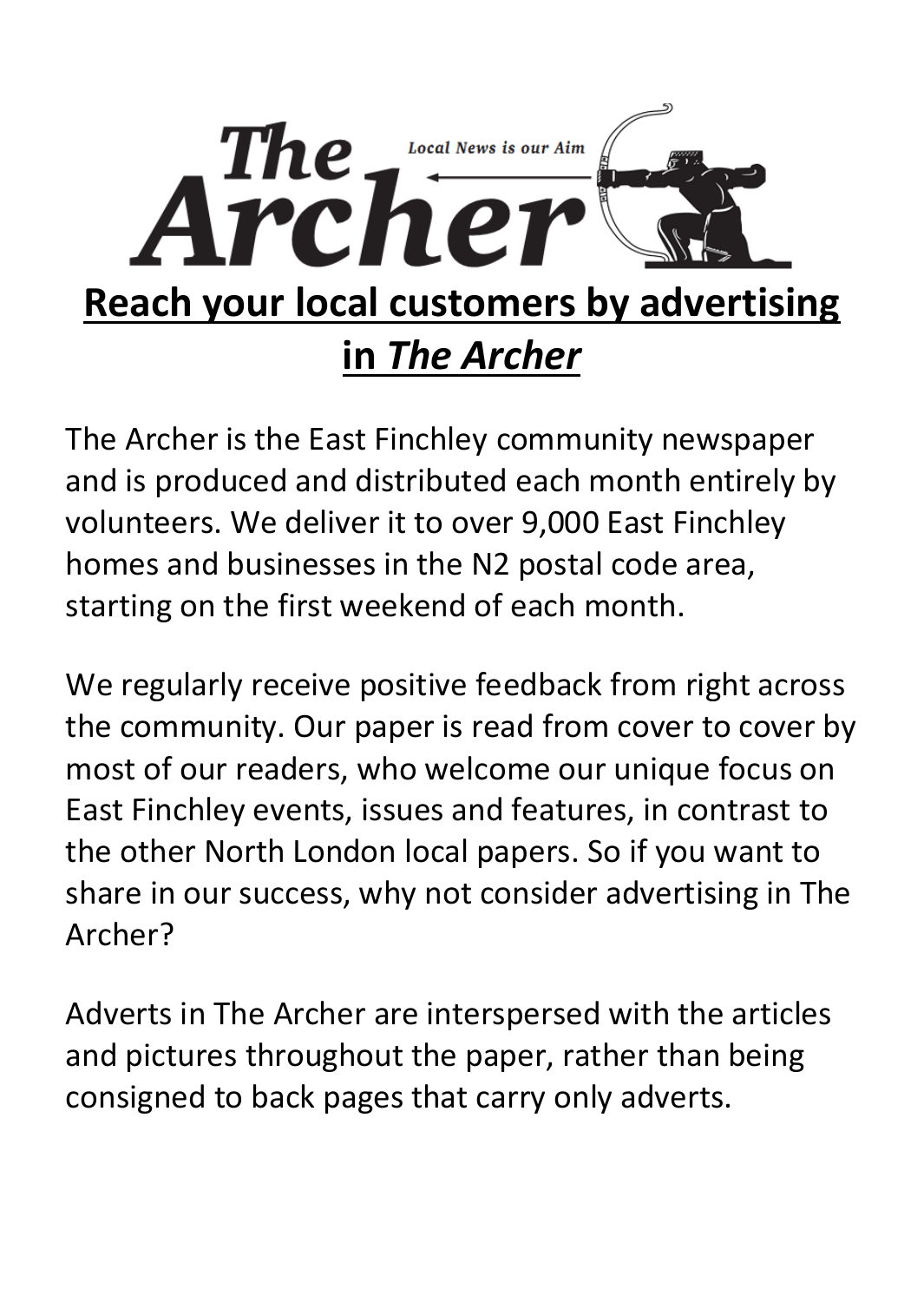Take a look at these mock adverts to see a few examples of the many different sizes and styles that we can offer. Alternatively you could look through any recent issue of The Archer to see examples of different adverts in practice.



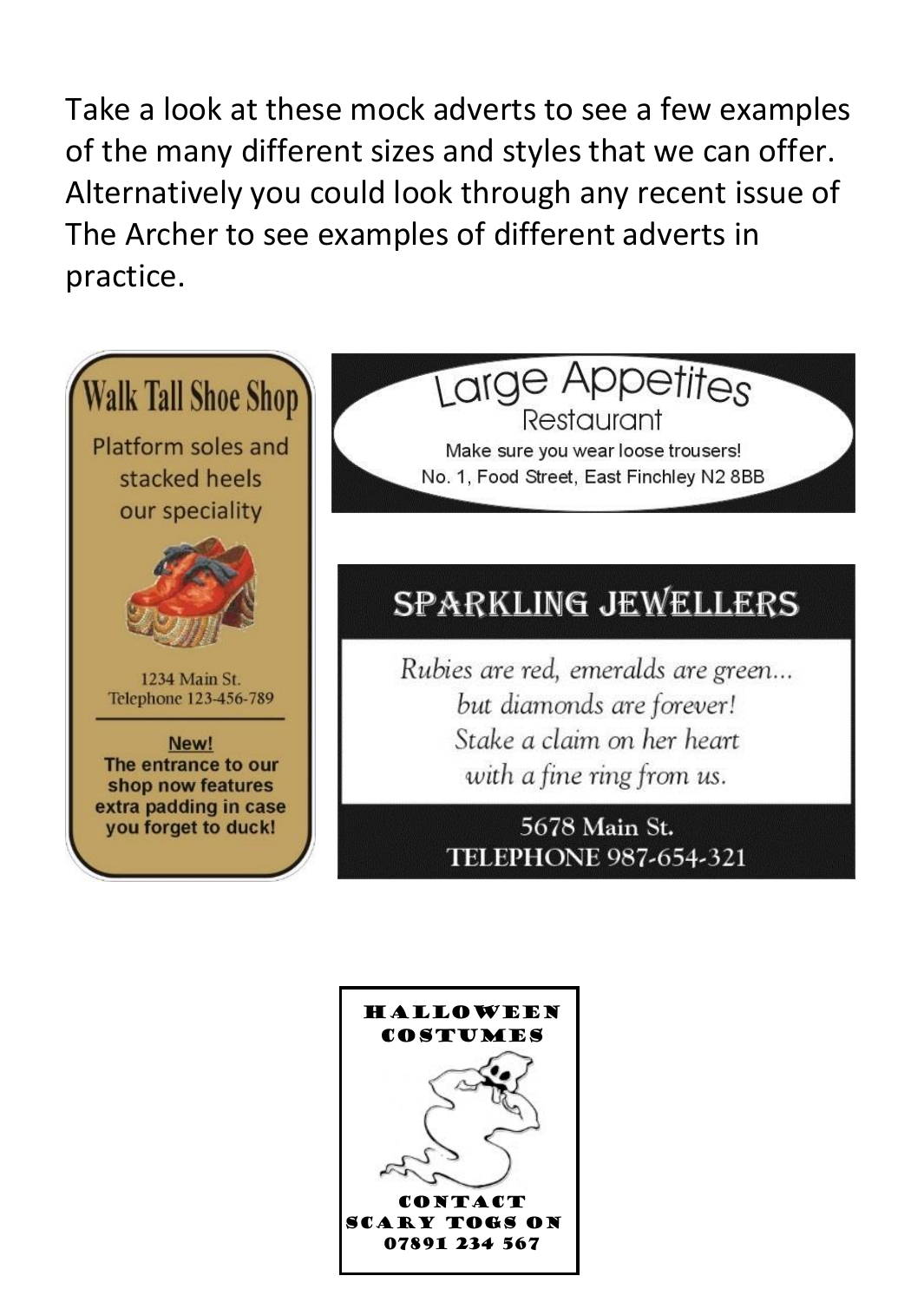

As you will see from the following chart, our rates are very competitive, starting from £20 for a small, single column advert, with larger, multi-column adverts costing proportionally more, and with discounts for repeat orders.

| <b>Mock Advertiser Name</b>       | Size<br>(columns<br>/ cms) | Colour | Cost for<br>1 month | Cost per<br>month for<br>12 months |
|-----------------------------------|----------------------------|--------|---------------------|------------------------------------|
| <b>Walk Tall Shoe Shop</b>        | 1/10                       | ✓      | £65                 | £39                                |
| <b>Large Appetites Restaurant</b> | 2/3                        |        | £30                 | £18                                |
| <b>Sparkling Jewellers</b>        | 2/6                        |        | £60                 | £36                                |
| <b>Scary Togs</b>                 | 1/4                        |        | £20                 | £12                                |
| <b>The Animal Bazaar</b>          | 3/4                        |        | £78                 | £46.80                             |